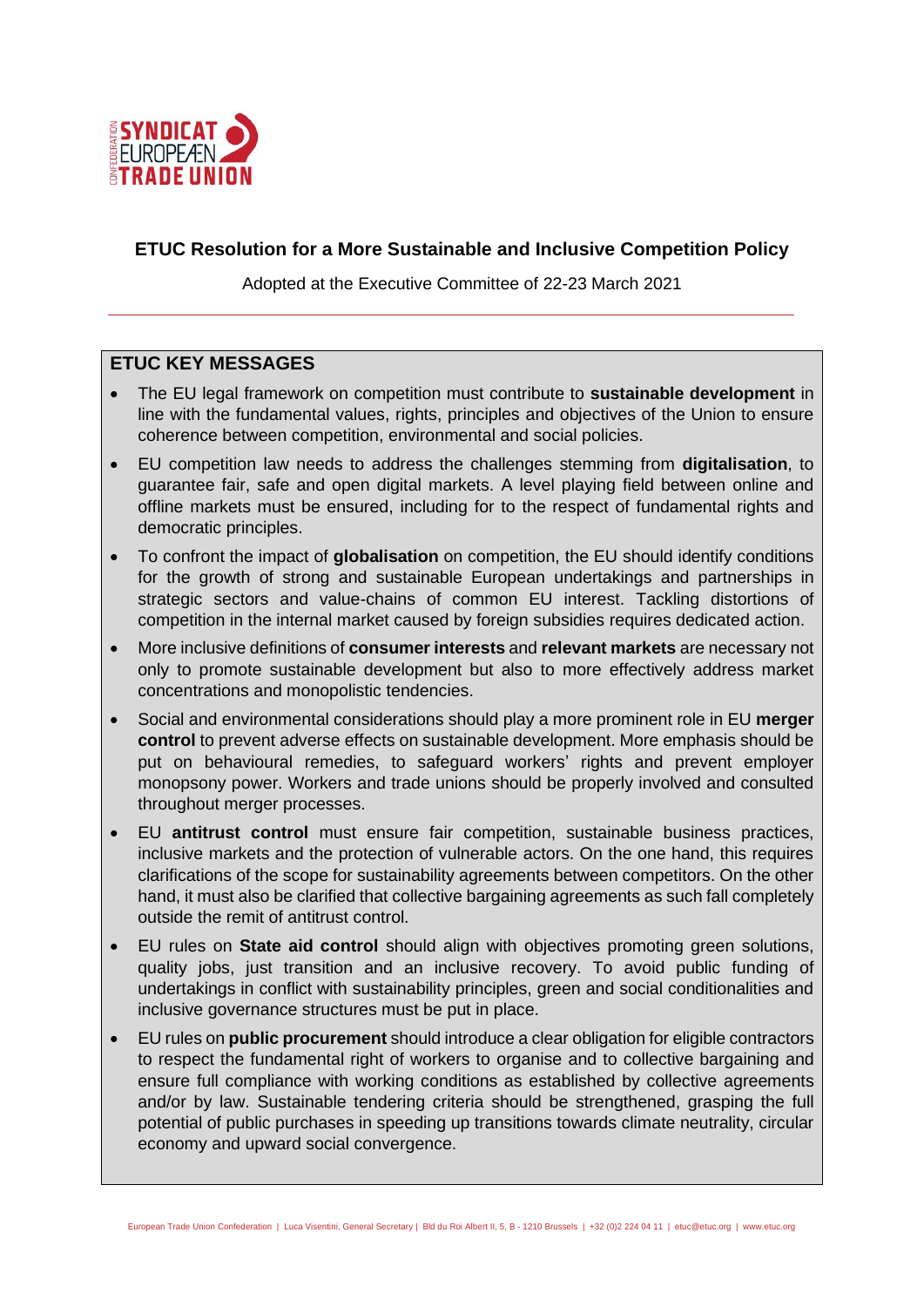# **Content**

| I. COMPETITION LAW PROMOTING SUSTAINABLE DEVELOPMENT  2                            |  |
|------------------------------------------------------------------------------------|--|
| i) Ensuring coherence with fundamental values, rights, principles and objectives 2 |  |
| ii) Competition law contributing to inclusive and sustainable markets              |  |
|                                                                                    |  |
|                                                                                    |  |
| ii) Ensuring fair competition between online and offline markets  4                |  |
|                                                                                    |  |
|                                                                                    |  |
|                                                                                    |  |
|                                                                                    |  |
|                                                                                    |  |
|                                                                                    |  |
|                                                                                    |  |
|                                                                                    |  |
| ii) Conditionalities and remedies ensuring fairness and sustainability  8          |  |
|                                                                                    |  |
|                                                                                    |  |
| ii) Bringing collective bargaining outside the scope of antitrust control          |  |
|                                                                                    |  |
|                                                                                    |  |
| ii) Ensuring inclusive assessment and sustainable conditionalities  11             |  |
|                                                                                    |  |
|                                                                                    |  |
| ii) Stronger incentives to promote social and environmental progress 12            |  |
| iii) Coherence of public procurement with other policies and instruments  14       |  |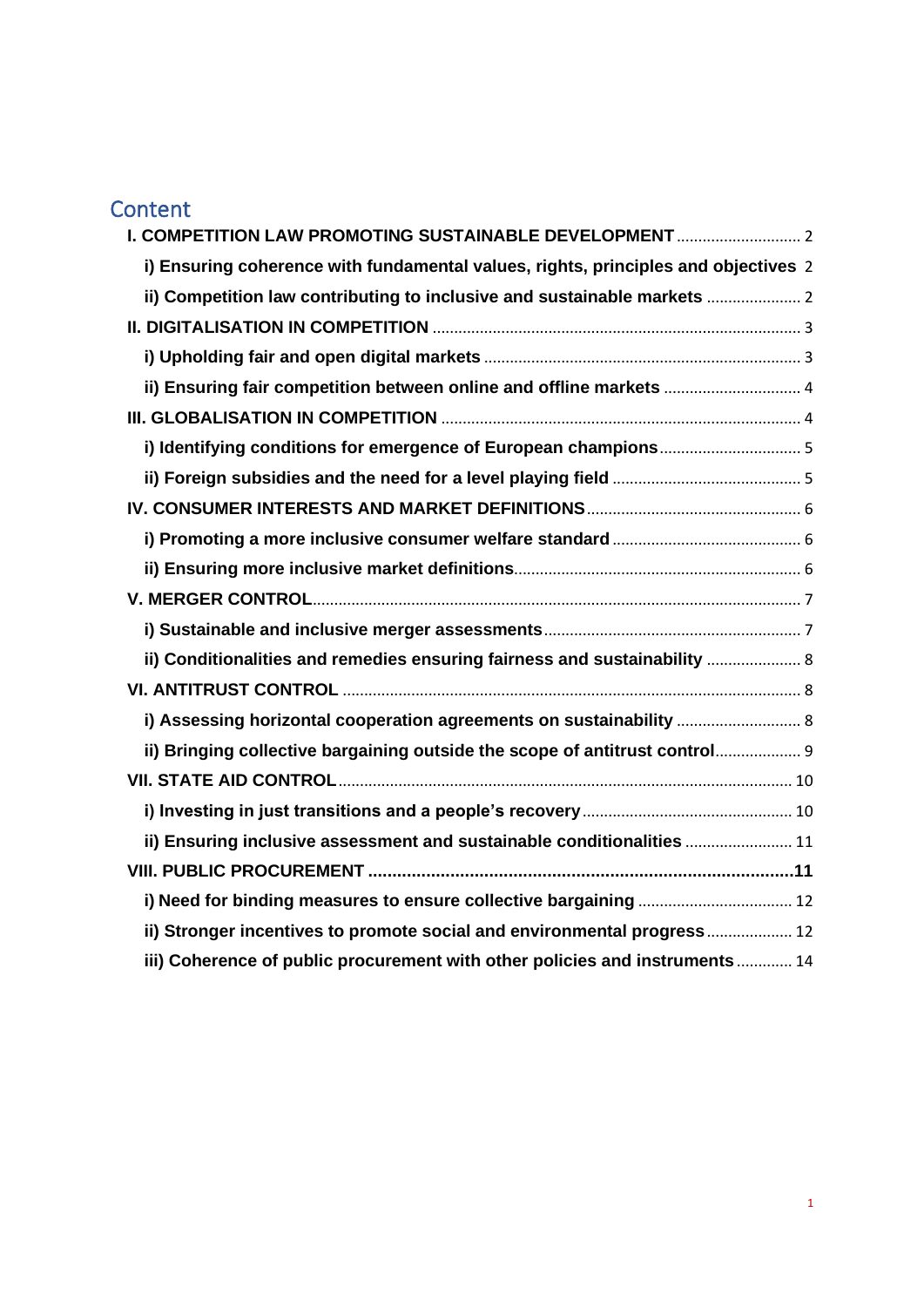# <span id="page-2-0"></span>**I. COMPETITION LAW PROMOTING SUSTAINABLE DEVELOPMENT**

Fair, open and well-regulated competition enables businesses to compete on equal terms, while contributing to the prosperity and proper functioning of the internal market. However, increasing concentrations of economic power, capital, innovation and ownership demonstrate that the current approach to EU competition policy and enforcement has not delivered for everyone. Rather than promoting inclusive competition, it has enhanced social inequalities through labour market concentrations, monopsony power, lack of workers' involvement and undermined collective bargaining.<sup>1</sup> Although the EU sets ambitious social and environmental policy objectives, its competition legal framework does not sufficiently take into account sustainable development concerns and the need for coherence across policy areas.

The ETUC is calling for a revision of the EU legal framework on competition to promote fairer, more inclusive and sustainable competition policies as part of the EU social market economy. Competition law must respect and protect social, workers' and trade union rights, and support the creation of quality employment, fairness, just transition and upward social convergence.

# <span id="page-2-1"></span>**i) Ensuring coherence with fundamental values, rights, principles and objectives**

The fundamental values, rights, principles and objectives enshrined in the Treaties and the Charter of Fundamental Rights are fully binding on competition law as on any other policy area. Pursuant to Article 3 TEU, the EU shall promote the well-being of its peoples and 'work for the sustainable development of Europe based on balanced economic growth and price stability, a highly competitive social market economy, aiming at full employment and social progress, and a high level of protection and improvement of the quality of the environment.'

'In defining and implementing its policies and activities, the Union shall take into account requirements linked to the promotion of a high level of employment, the guarantee of adequate social protection, the fight against social exclusion, and a high level of education, training and protection of human health', as set out by Article 9 TFEU. Similarly, Article 11 TFEU stipulates that 'Environmental protection requirements must be integrated into the definition and implementation of the Union's policies and activities, in particular with a view to promoting sustainable development.'

In accordance with Article 7 TFEU, 'The Union shall ensure consistency between its policies and activities, taking all of its objectives into account'. Consistent with the duty of cooperation under Article 4(4) 3 TEU 'Member States shall facilitate the achievement of the Union's tasks and refrain from any measure which could jeopardise the attainment of the Union's objectives.' In other words, the EU must ensure coherence across policy areas, including between environmental, labour and competition law.

### <span id="page-2-2"></span>**ii) Competition law contributing to inclusive and sustainable markets**

Flagship initiatives such as the European Pillar of Social Rights, the Recovery Plan, the Green Deal and the UN Sustainable Development Goals must be mainstreamed in competition policy considerations, from design and implementation to enforcement and monitoring of compliance. These horizontal policy objectives should be considered in merger, antitrust and State aid control. Competition policy must not only mitigate negative externalities, but actively contribute to the realisation of social and environmental objectives.

*<sup>1</sup> See e.g. OECD (2019): [Industry Concentration in Europe and North America,](https://www.sipotra.it/wp-content/uploads/2019/03/INDUSTRY-CONCENTRATION-IN-EUROPE-AND-NORTH-AMERICA.pdf) indicating concentration increases in 77 % of European industries, with 4-8 percentage points for average industries during the years 2000-2014. OECD (2017): [Inequality –](https://www.oecd.org/daf/competition/Inequality-hidden-cost-market-power-2017.pdf) [A Hidden Cost of Market Power,](https://www.oecd.org/daf/competition/Inequality-hidden-cost-market-power-2017.pdf) estimates market power augments wealth of the richest 10% of the population by 12% to 21%, while also depressing the income of the poorest 20% of the population by between 14% and 19%. Regarding employer monopsony power, see also e.g. OECD (2019): [Executive Summary of the Roundtable on Competition issues in labour markets.](https://one.oecd.org/document/DAF/COMP/M(2019)1/ANN2/FINAL/en/pdf)*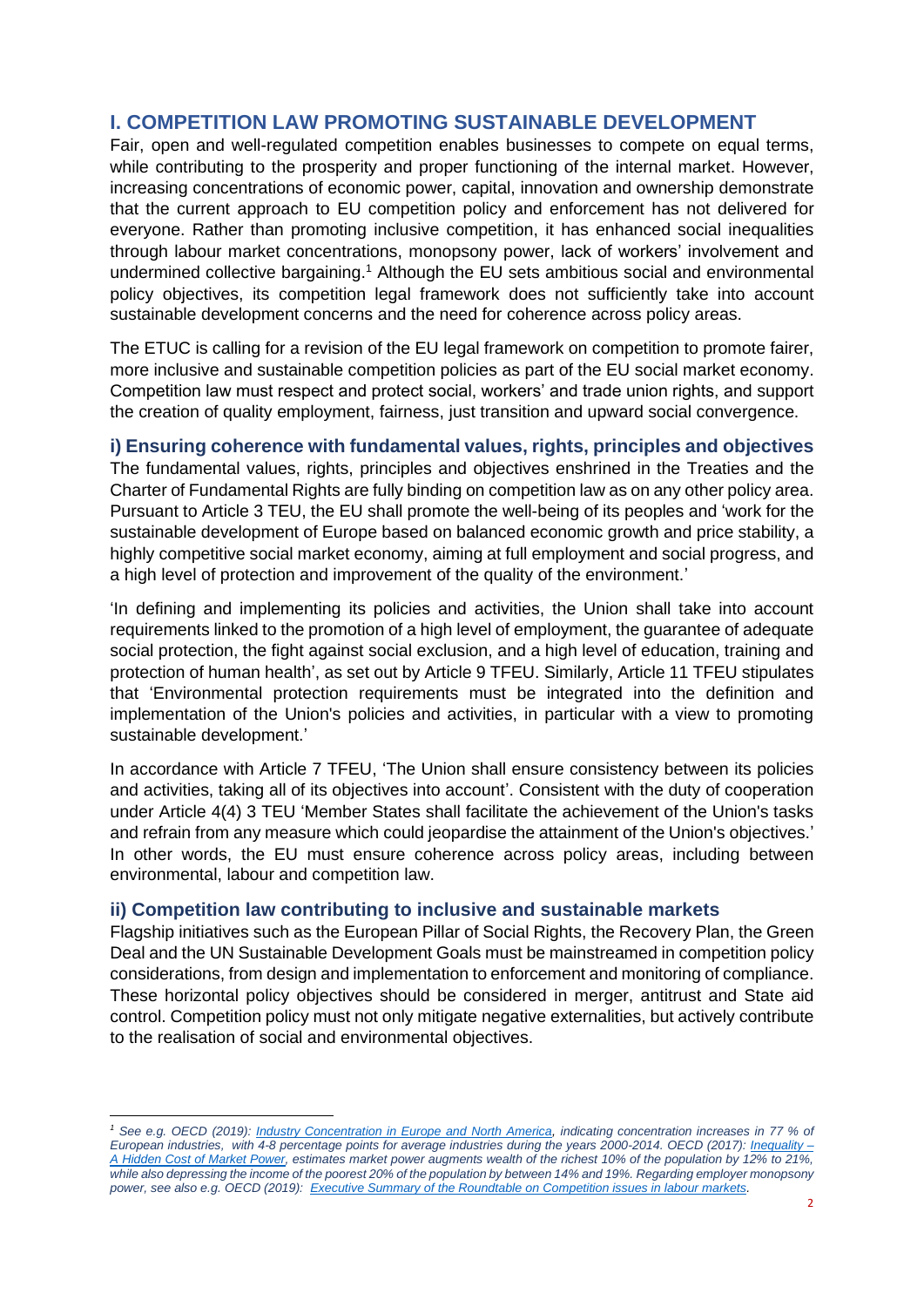Mainstreaming sustainable development in EU policy making and actions require economic, social and environmental considerations to be put on an equal footing. There can be no hierarchisation of sustainability objectives, as the very sustainable development goals of the UN Agenda 2030 are indivisible. Moreover, social and environmental concerns are not opposite interests. Environmental or social progress must not be seen as limited to only certain groups of people or sectors, but as such lies in the general interest.

# <span id="page-3-0"></span>**II. DIGITALISATION IN COMPETITION**

Fair, sustainable and inclusive digitalisation will be key in guaranteeing the economic prospects and wellbeing of society. The COVID-19 crisis not only evidences the potential of digitalisation, but also our reliance on digital solutions. However, the last decades' exponential growth of digital markets equally highlights the need to adapt competition and internal market rules to effectively address the specificities of digital markets characterised by platforms with significant network effects and structural competition problems such as incontestable market concentrations and the exacerbation of existing inequalities.<sup>2</sup>

Digital services provided by online intermediaries increasingly function as infrastructure, necessitating public utility-style regulation similar to that of other network industries such as energy, telecoms, postal services and railways. EU-wide enforcement and oversight must be ensured by improved cooperation and information sharing between national enforcement authorities, including clear competences of the Commission to investigate platforms ecosystems and to impose dissuasive sanctions. In addition, a dedicated social policy initiative is needed to address the particular challenges stemming from digital labour platforms, paving the way for improved working conditions and strengthened responsibilities of platforms.<sup>3</sup>

### <span id="page-3-1"></span>**i) Upholding fair and open digital markets**

The emergence of digital platforms with a significant impact on the internal market demonstrates the importance of data as a source of market power. Monopolistic online markets with one or a few big players have resulted in structural competition problems such as tipping markets and lock-in effects for consumers, businesses and workers. These platforms pool resources and competition forces, creating a race to the bottom, devaluing services and restricting the capacity of others to determine their own conditions and conduct in the market.

Against this background, the DSA-DMA Package is needed to safeguard human rights and quality standards, by ensuring transparency, increased responsibility and liability of online intermediaries as well as by preventing unfair practices of large online platforms. Beyond their economic dominance, information society platforms also pose systemic risks of a more societal nature, as regards their impact on democracy, public discourse, media pluralism, data protection and logistics. Dominant platforms not only function as economic 'gate keepers', but also condition how fundamental rights are exercised in the online environment.

The Digital Services Act must empower users and ensure their human rights both online and offline. Private censorship and removal by default must not become an acceptable approach for platforms to quickly deal with content flagged as potentially illegal or harmful. The removal of users or content must provide for clear rules and complaints mechanisms, ensuring that decisions by platforms are open to review by public authorities. The DSA should ensure transparency of algorithms and the use of personal data, banning microtargeting and profiling practices. While all information society platforms must be subject to the same fundamental obligations, additional due diligence requirements and enhanced public supervision are

*<sup>2</sup> See e.g. OECD (2020): [Abuse of Dominance in Digital Markets,](http://www.oecd.org/daf/competition/abuse-of-dominance-in-digital-markets-2020.pdf) indicating that 7 out of the 10 largest companies in the world provide digital products.*

*<sup>3</sup> See ETU[C Resolution](https://www.etuc.org/system/files/document/file2020-11/EN%20ETUC%20Resolution%20on%20the%20protection%20of%20the%20rights%20of%20non-standard%20workers%20and%20workers%20in%20platform%20companies%20%28including%20the%20self-employed%29.pdf) on the protection of the rights of nonstandard workers and workers in platform companies (including the self-employed), adopted at the Executive Committee Meeting of 28-29 October 2020.*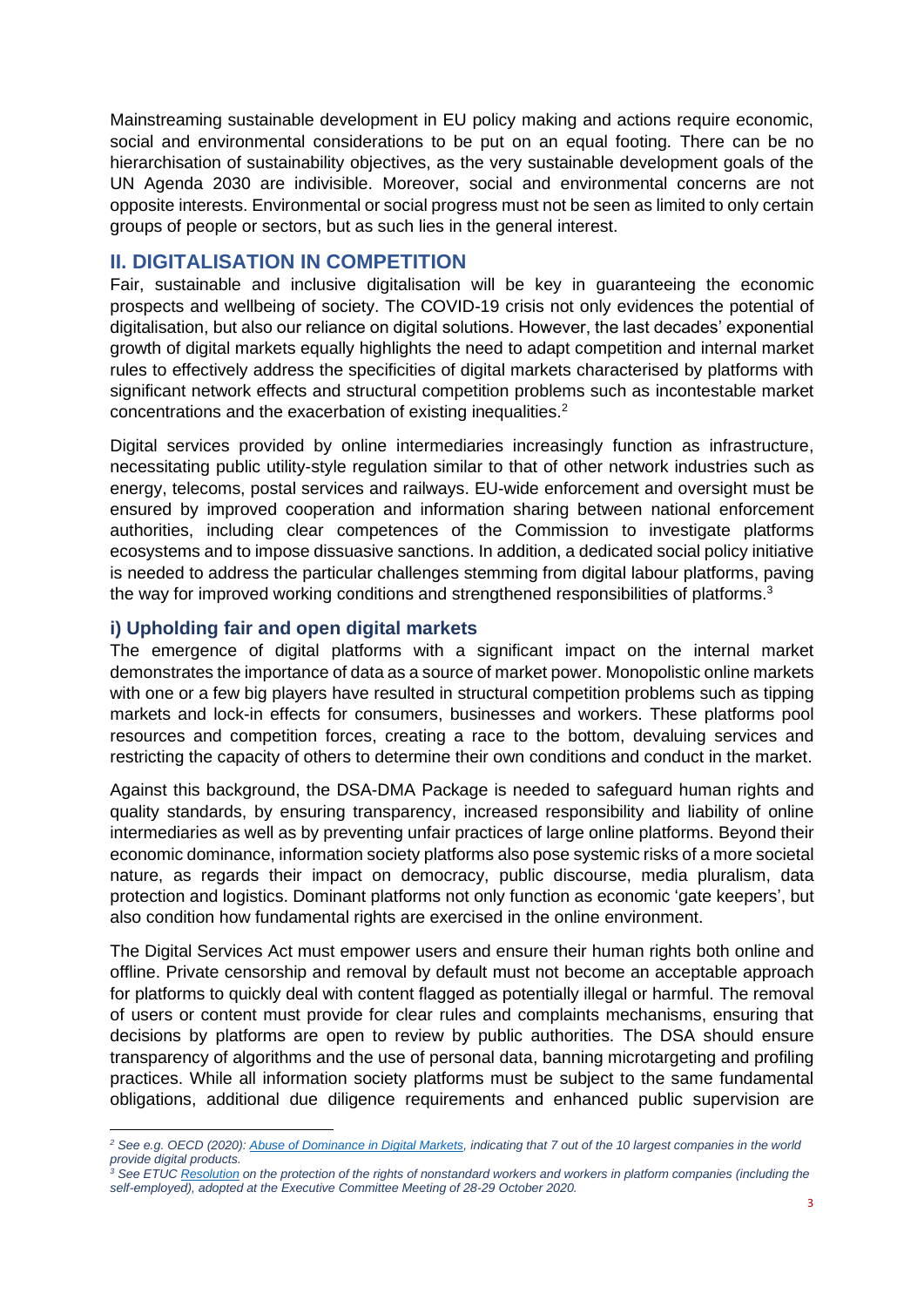necessary to address the systemic risks that power asymmetries and data harvesting practices of very large online platforms pose to online safety, democracy and fundamental rights.

As an *ex ante* tool complementing existing competition rules, the Digital Markets Act must enable the Commission to pro-actively prevent dominant actors from creating vertical and horizontal constraints on competition between as well as within platforms, while protecting not only business users but also end-users. The behaviours prohibited and prescribed by the DMA must be both future-proof and ensure contestability of current market powers. While quantitative thresholds may be necessary to quickly designate certain platforms as 'gatekeepers', case-by-case assessments should remain a credible and effective option. The DMA must prevent platforms from self-preferencing, predatory pricing and killer acquisitions, while ensuring interoperability for both ancillary and core platform services. Data portability and secure access to essential anonymised data is equally key to ensure fair competition. In cases of impossibility or systematic failure to respect these obligations, the DMA must allow to behavioural and structural remedies to be enforced swiftly, including structural unbundling of such digital giants and their online ecosystems as a real option for *ex post* enforcement.

### <span id="page-4-0"></span>**ii) Ensuring fair competition between online and offline markets**

As online and offline markets are increasingly intertwined, safeguards in the traditional economy must be extended to digital spaces. Many digital service providers are not limited to only information society services, and the DSA must ensure Member States of destination remain competent to regulate services that take physical expressions on their territory. Products and services that are illegal offline must also be illegal online. National legislators and courts must be competent to deal with infringements and define what constitutes illegal or harmful content, while ensuring respect for fundamental rights, democracy and the rule of law.

Digital platforms cannot build their competitive advantage in a regulatory vacuum. To ensure a level playing field between the online and offline economy, the DSA should be limited to information society services in order not to undermine the scope of application of the 2006/123 Services Directive. Any digital service inherently linked to the provision of a physical service should be bound by the rules governing the relevant offline sector. <sup>4</sup> Pursuant to the country of destination principle, applicable sectoral legislation, including social and labour law as well as relevant collective agreements should apply. This is not only a matter of legal certainty, but of fairness and the protection of workers, consumers, the environment and the general interest.

Digital innovation must not be used as a means to circumvent applicable rules. The DSA should clarify the liability regime for online intermediaries, tightening the conditional liability exemptions for information society services of a mere technical, automatic and passive nature. Any intermediary function is ultimately designed, deployed and maintained by a physical or legal person. In particular, online platforms must be held liable for the services and their individual providers when they exercise control, knowledge or influence over users.

### <span id="page-4-1"></span>**III. GLOBALISATION IN COMPETITION**

Challenges stemming from globalisation must be effectively addressed by EU rules on competition, as a complement to industrial policies. European industries are competing on global markets where regulation in terms of competition law, workers' rights, environmental protection, taxation and social security rules are often even less developed than in Europe. Consequently, the EU competition legal framework should take greater account of geopolitical realities and the need to avoid strategic dependence on third countries.

*<sup>4</sup> See e.g. CJEU rulings [C-434/15](http://curia.europa.eu/juris/liste.jsf?num=C-434/15) Elite Taxi an[d C-320/16](http://curia.europa.eu/juris/liste.jsf?num=C-320/16) Uber France.*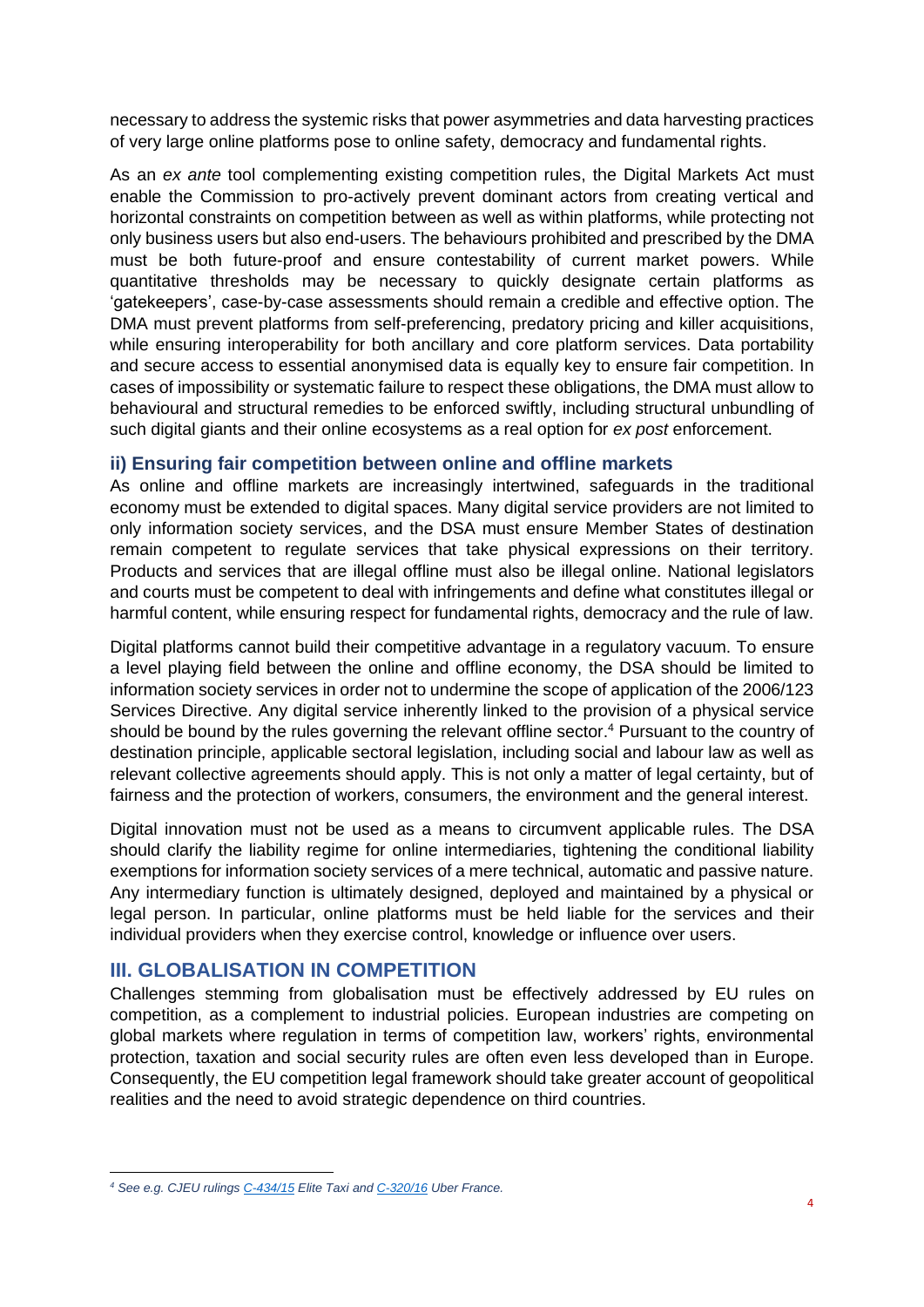### <span id="page-5-0"></span>**i) Identifying conditions for emergence of European champions**

In the absence of a global level playing field, EU competition law must ensure compatibility with the growth of strong and sustainable European companies in strategic sectors, while also ensuring that the acquisition or maintenance of market power does not result in anticompetitive behaviours or have a negative impact on innovation, consumers or workers' rights. The EU legal framework must not prevent European companies from exploiting economies of scale to become global players. Globalisation, digitalisation and COVID-19 underline the need for EU strategic autonomy the world markets, to foster not only global competitiveness but also investments, self-sufficiency and the re-shoring of European value-chains.

In merger control, the assessment of the permissibility for European champions on a case-bycase basis should take greater account of long-term market outlooks, the potential strength of foreign competitors and more lenient conditions for companies in third countries. Due account should be taken of possible efficiencies resulting from a merger as well as potential negative impacts on sustainability or autonomy in the event of a prohibited merger. However, the assessment should give due regard not only to the physical presence of such companies on European territory, but also their legal domicile and ownership base. Similarly, the different dimensions that such a championship may entail must be closely scrutinised, be it in terms of capitalisation, revenue, assets or shares of the labour market. Also a relatively small company may be leading in a market which is emerging or of strategic interest.

Likewise, a European champion is not necessarily characterised by one single company, but may consist of partnerships or networks of excellence in strategic sectors or value chains with a common European interest. The promotion of European champions may also entail dedicated actions under State aid and antitrust control to facilitate the market introduction of breakthrough innovations in strategic areas through cooperation agreements or financial support of the final stages of an innovation process. Similarly, the EU framework for Important Projects of Common European Interest can pave the way for new industrial alliances with a view to stimulate innovation and competitiveness. Such projects and cooperation will be key to channel public and private investments towards low carbon technologies, steer innovation and develop common visions and strategies for European value chains and industries.

### <span id="page-5-1"></span>**ii) Foreign subsidies and the need for a level playing field**

To ensure a level playing field in the internal market, the EU must tackle distortive effects caused by foreign subsidies, resulting in unfair competitive advantages for companies from third countries operating in the EU, facilitated acquisition of European undertakings or manipulated public procurement procedures. Preserving the political and economic autonomy of the EU and European industries and jobs calls for targeted instruments on foreign subsidies and international procurement. The COVID-19 pandemic underlines the need for action, as falling levels of aggregate demand and increasing liquidity problems put European companies at risk of being targeted by foreign acquisitions underpinned by subsidies.

A holistic definition of foreign subsidies is necessary to include benefits stemming from not only grants, liabilities and tax advantages but also from disrespect of international labour or environmental standards. Foreign competitors in effect receive subsidies when they exploit workers or externalise the costs of pollution. Stakeholders, including social partners, must be able to bring such cases to the Commission. To prevent adverse effects of lengthy investigations, a presumption of distortion must be possible under certain conditions, such as a proven track-record of distortive practices or signs of significant under-bidding. Assessment criteria must be non-exhaustive, considering the overall behaviours of the operator in the market, the character of the subsidy and its effects on competition, sustainable development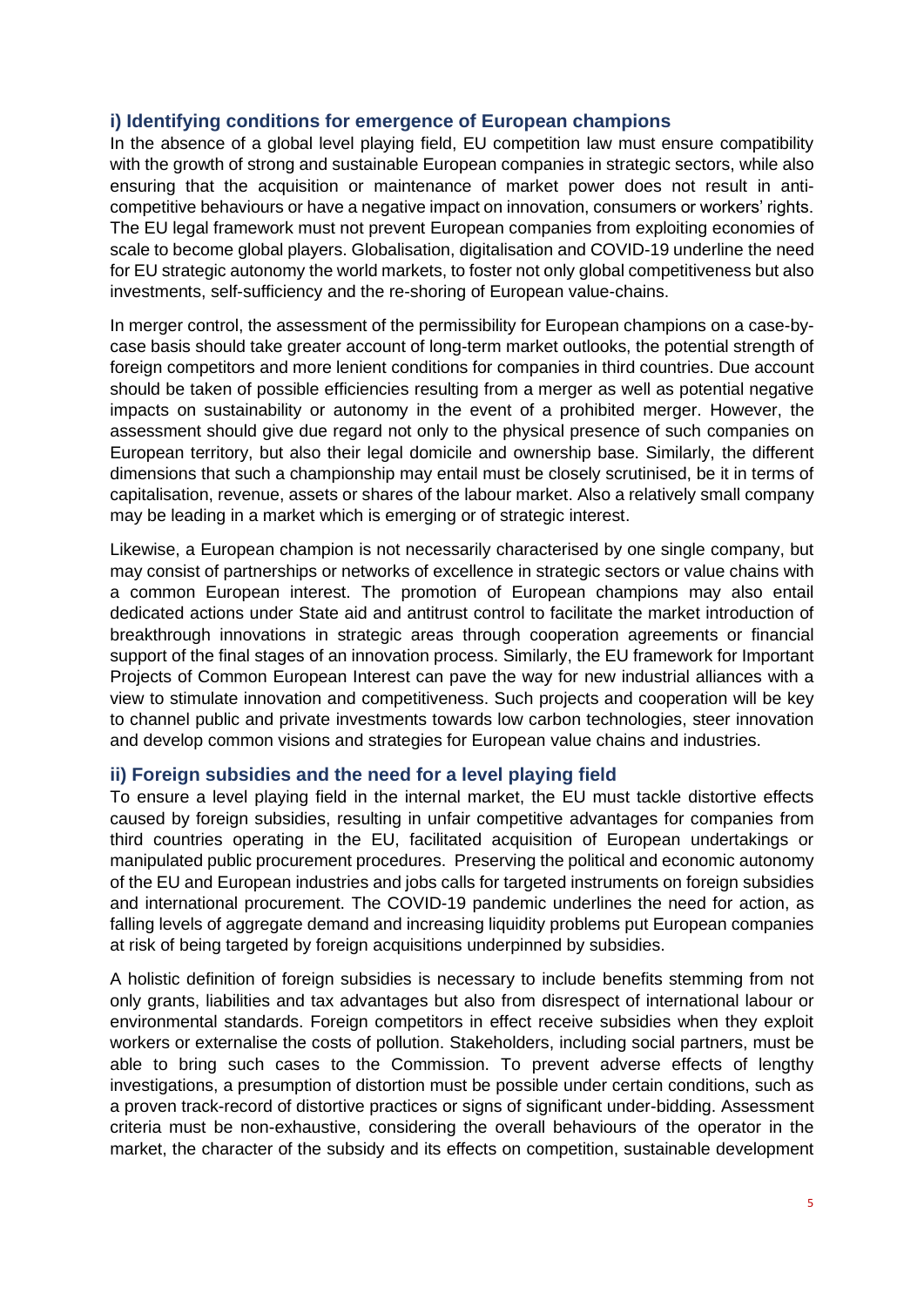and employment. To be efficient, the instrument should be coupled with redressive measures, dissuasive sanctions, and the possibility to prohibit or unroll an acquisition.

While government subsidies and State-owned enterprises are key elements of industrial policy and should be allowed, domestic production must be protected from import surges and unfair competition practices. Therefore, a high threshold of positive benefit must be set for any 'EU interest test' when assessing the permissibility of foreign-subsidised investments or acquisitions. It must ensure transparency and not undermine the overarching objectives of a sustainable and competitive social market economy. A wrongfully designed test might have adverse effects on the internal market, including the labour market. The assessment should depart from EU industrial policy objectives, sustainable development and the need for creation of quality jobs. The procedure must be inclusive and allow for the active involvement of trade unions, especially in the assessment of impacts on jobs and industrial value chains.

# <span id="page-6-0"></span>**IV. CONSUMER INTERESTS AND MARKET DEFINITIONS**

The need to promote sustainable development and more effectively address market concentrations and monopolistic tendencies must be reflected in the fundamental concepts of competition law. To be able to grasp the full reality of market powers, competition policy needs to embrace more inclusive definitions of relevant markets and consumer interests.

### <span id="page-6-1"></span>**i) Promoting a more inclusive consumer welfare standard**

To support sustainable development, EU competition law must adopt a broader approach to the 'consumer welfare standard'. The definition of consumer interests must go beyond price, quality and individual consumers as ultimate beneficiaries of competitiveness. A broader interpretation of its personal scope should include also future consumers or workers as consumers. Quality considerations may be linked to e.g. decent working conditions and production methods, including the improvement of public health through reduced use of toxic pesticides or for the purpose of securing a long-term supply on European territory.

An excessive focus on efficiency goals or 'consumer-willingness-to-pay' analysis risks undermining open and sustainable markets. Instead, the promotion of objectives such as human rights, quality jobs and just transition requires a fairer distribution of benefits. However, not all sustainability benefits are quantifiable in monetary or non-monetary terms and not all positive effects will benefit everyone directly. The direct benefits of individual consumers cannot outweigh greater societal benefits in the general interest, although they may sometimes also be more indirect, such as the respect for fundamental labour rights in a certain sector or in a third country. By promoting a more inclusive consumer welfare standard, EU competition policy can support quality production and more ethical and sustainable consumption.

### <span id="page-6-2"></span>**ii) Ensuring more inclusive market definitions**

Likewise, sustainable development concerns should be mainstreamed into the Commission Notice on the definition of relevant market. In addressing environmental concerns, the assessments should e.g. look into how a potential merger could affect the choice of environmentally friendly products, services or technologies. The assessment has to go beyond the conventional assessment of choice and innovation, to include e.g. effects on alternative (but not necessarily competing) markets or practices, possible disincentives to shift towards ecological production methods or technologies, or effects on biodiversity or public health.

Similarly, the definition of relevant markets must take due account of labour market considerations, such as the effects of competition or lack of competition on employment and job quality. To identify risks of employer monopsony power, the market assessment should look into issues such as opportunities to switch jobs or retrain as well as workers' possibilities and/or willingness to relocate and/or commute. While the geographic market for a product may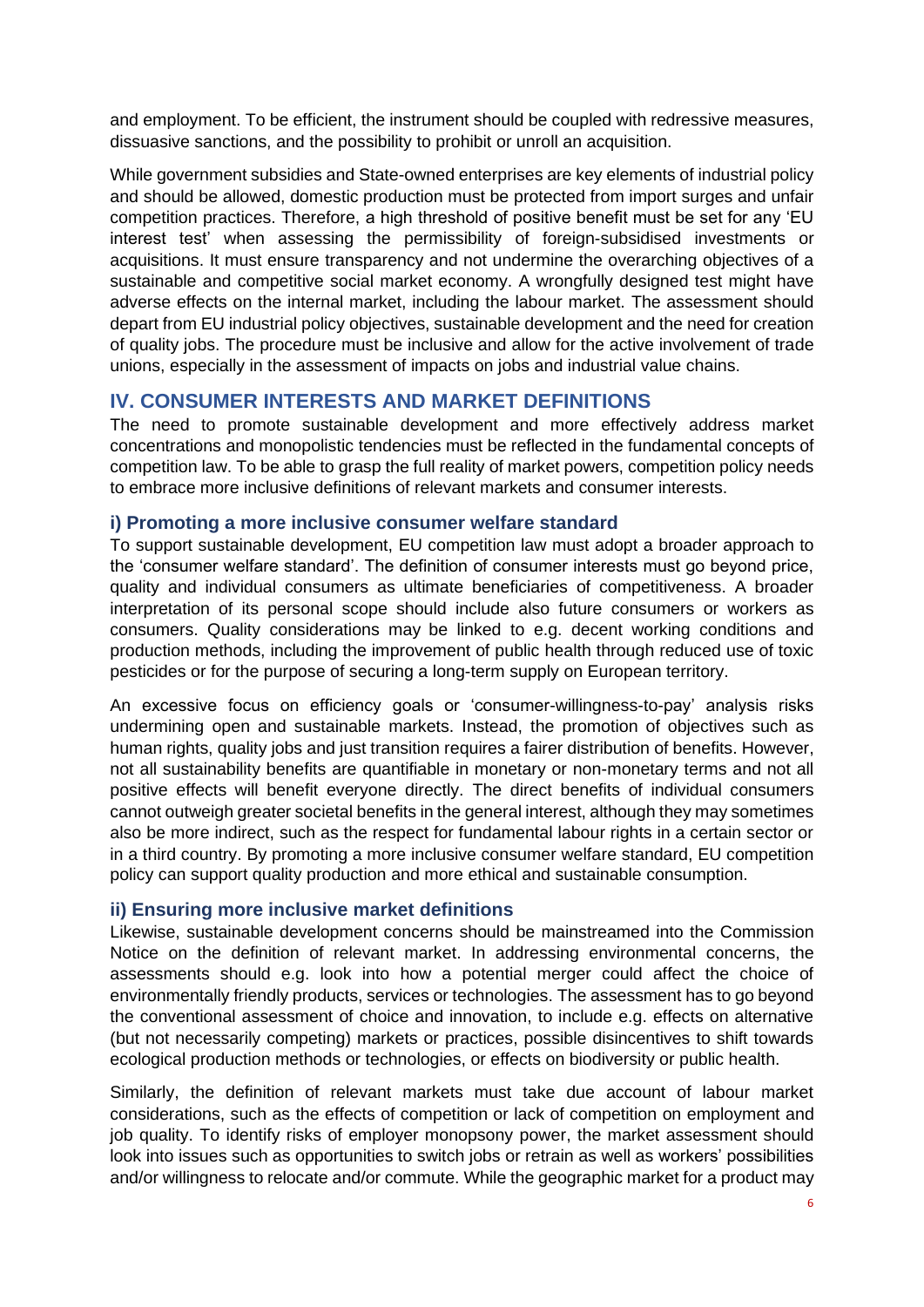be broad, the labour market may be narrow, and vice versa. In this context, social partners may bring added value to the definition of relevant labour markets.

To assess the impact of global competition, the definition of relevant markets needs to adopt a more dynamic and forward-looking approach, taking greater account of global markets and competition stemming from third countries, be it existing, potential or future competition. Assessments should include considerations such as the ongoing globalisation of industrial value chains, the concentration of market power in these value chains, strategic industrial policies of third countries, the existence of global overcapacities and the level on which prices are set, which is often the global level.

When it comes to digital (often multi-sided) markets, data concentrations must be closely assessed when determining relevant markets and potential distortions of competition. Although the size of a digital undertaking in terms of geographic coverage, market share or turn-over may be relevant for market power, also SMEs can have a large user base and large quantities of data. In particular when it comes to smaller innovative companies, transaction values can point towards risks of increased market concentrations. While being a non-monetary asset, the bundling of data may also allow for significant economies of scale across several market segments with rapidly changing boundaries. Abuses of data also go beyond economic dominance, potentially interfering with data protection, media diversity and fundamental rights.

To grasp the full scale of synergies and interdependencies within larger online and offline ecosystems, a holistic and more structural approach is needed to identify anticompetitive effects, giving due regard also to ownership of capital and rent-seeking behaviours. Potential dominance and abuse should be assessed by approaching the whole ecosystem as a single corporation rather than as distinct operators in different markets. One corporation may not necessarily be dominant in any of the sectors, but through its entire ecosystem it may exercise considerable dominance and influence over consumers, workers, businesses and the public.

# <span id="page-7-0"></span>**V. MERGER CONTROL**

Social and environmental considerations should play a more prominent role in EU merger control. Through mergers and acquisitions undertakings may expand their business or specialise, enter new markets or strengthen their managerial power. Therefore, competitive advantages stemming from a merger may have important positive or negative effects on sustainable development considerations for products, services and labour markets.

### <span id="page-7-1"></span>**i) Sustainable and inclusive merger assessments**

The merger assessment of economic progress should be complemented with a sustainability clause, introducing an explicit duty of competition authorities to examine not only economic but also environmental and social impacts of mergers. <sup>5</sup> The acquiring undertaking should report on Environmental, Social and Governance (ESG) matters. It should make clear forwardlooking statements and binding commitments on the impact on jobs, investments and the environment. Assessment criteria should be expanded to examine the impact of the potential acquisition on employment conditions and the labour market situation in the sector.

Social and environmental assessment criteria are particularly important when the acquiring undertaking has a worse track-record, as well as for the purpose of preventing predatory acquisitions which could have a negative impact on innovation in green technology. The acquiring company should demonstrate compliance with standards such as the Paris Agreement, OECD Multinational Guidelines and the UN Guiding Principles on Business and

*<sup>5</sup> See e.g. CJEU ruling [T-12/93](http://curia.europa.eu/juris/liste.jsf?td=ALL&language=en&jur=C,T&num=t-12/93) Vittel.*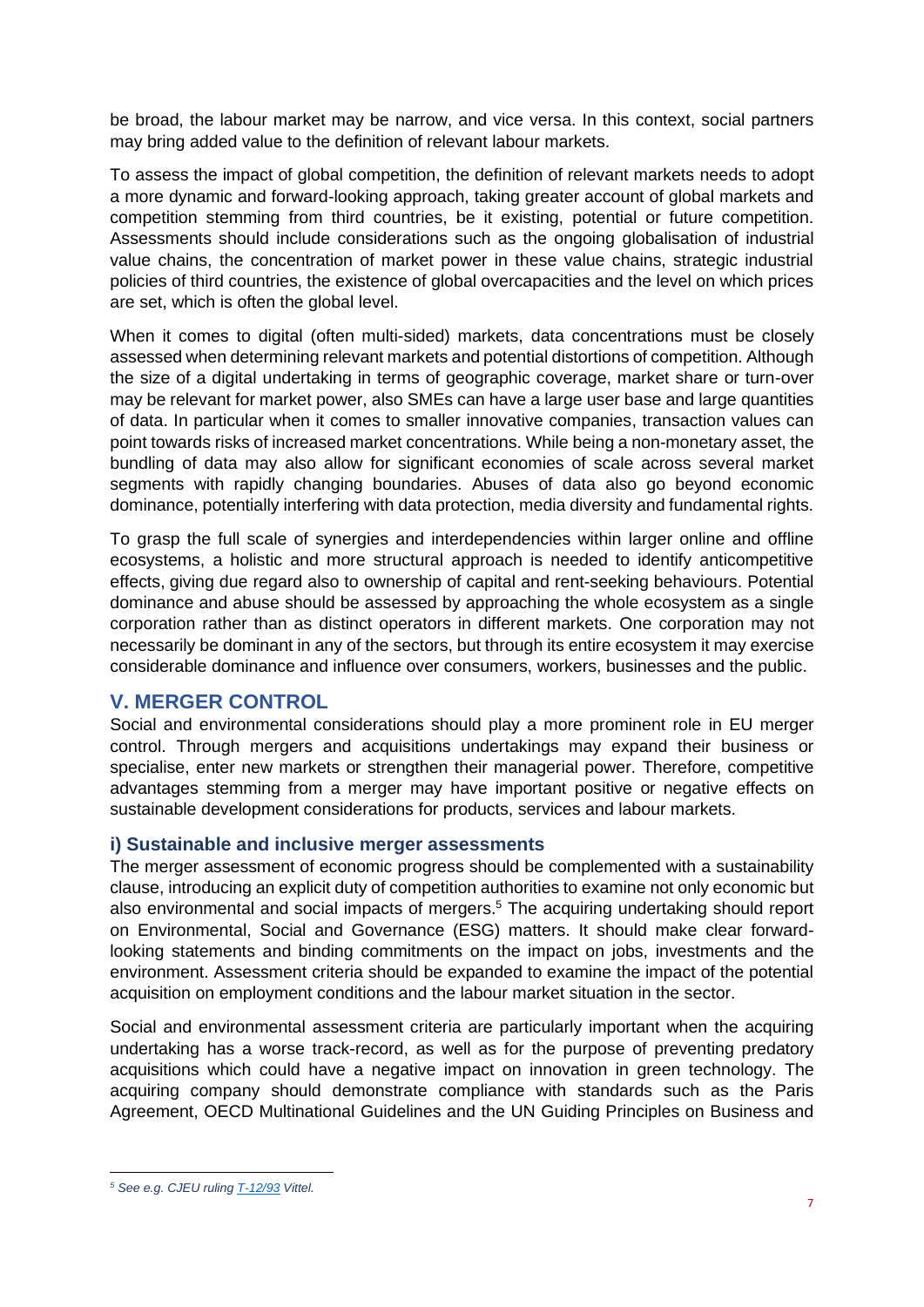Human Rights. If the subject of acquisition is not compliant, the acquiring undertaking should commit to a roadmap for bringing the acquired undertaking into compliance.

More sustainable rules on merger control should also ensure more inclusive merger processes. A clear right of consultation should be introduced for stakeholders such as workers and trade unions to state their opinion in the process and to attend merger hearings. Similarly, workers and trade unions should be properly involved and consulted in the design of effective and sustainable behavioural remedies. Mergers should be conditioned to the respect of workers' rights over information, consultation and participation as regards the impact of the merger on the workforce. In particular, mergers should not be approved before it is confirmed that negotiations on worker information, consultation and participation in the merged entity have been completed, and that worker entitlements to pensions and other benefits are protected after the merger.

### <span id="page-8-0"></span>**ii) Conditionalities and remedies ensuring fairness and sustainability**

The approval of mergers must be made conditional upon sustainability. More emphasis should be put on behavioural remedies to prevent adverse effects on sustainable development, including also labour market concerns of strategic mergers. In terms of employment and job quality, remedies should ensure that the legal certainty of workers is not jeopardised because of prescribed divestments resulting in mass redundancies due to relocation. Workers' information, consultation and participation rights as well as upskilling and reskilling opportunities are crucial in this regard. Acquiring undertakings should also commit to respecting the fundamental rights of workers to bargain collectively and ensuring full compliance with applicable collective agreements and working conditions. If the acquirer fails to respect commitments made to redress negative effects of the merger, it should be possible to unwind the acquisition.

Also the likelihood of employer monopsony power must be examined as part of merger control, ensuring socially fair outcomes without prejudice to the sustainability of the sector. If the merger in question would concentrate considerable power to a few undertakings, there is a clear risk of monopsony power which may result in downwards pressure on working conditions and wages – within the undertaking as well as in the sector. Such risk should be addressed already in the merger assessment and closely monitored. In this regard, the respect for workers' right to bargain collectively remains crucial to any merger. Competition law alone cannot remedy employer monopsony powers, but such power imbalances can only be effectively addressed with the help of collective bargaining, including at sectoral level.

### <span id="page-8-1"></span>**VI. ANTITRUST CONTROL**

Competition can be a strong driver for sustainable development, in particular when sustainability constitutes a competitive advantage. However, while ensuring strict scrutiny of dominance and distortions, EU competition rules should contribute to the promotion of sustainable business practices, inclusive markets and the protection of vulnerable actors, including workers. There is a need on the one hand to clarify how the current antitrust rules relate to sustainability agreements, and on the other hand to ensure collective bargaining agreements remain completely outside the remit of antitrust control.

### <span id="page-8-2"></span>**i) Assessing horizontal cooperation agreements on sustainability**

The promotion of social and environmental progress necessitates a broader and more holistic interpretation of Article 101(3) TFEU in the Commission Guidelines on horizontal cooperation agreements. <sup>6</sup> Greater account should be taken of non-monetary values and non-price efficiencies capable of creating a range of direct or indirect benefits for not only consumers,

*<sup>6</sup> See e.g. CJEU rulings [C-26/76](http://curia.europa.eu/juris/liste.jsf?num=C-26/76) Metro[, C-42/84](http://curia.europa.eu/juris/liste.jsf?oqp=&for=&mat=or&jge=&td=%3BALL&jur=C%2CT%2CF&num=42%252F84&page=1&dates=&pcs=Oor&lg=&pro=&nat=or&cit=none%252CC%252CCJ%252CR%252C2008E%252C%252C%252C%252C%252C%252C%252C%252C%252C%252Ctrue%252Cfalse%252Cfalse&language=en&avg=&cid=373502) Remia and T- [86/ 95](http://curia.europa.eu/juris/liste.jsf?language=en&num=T-86/95) Compagnie Générale Maritime.*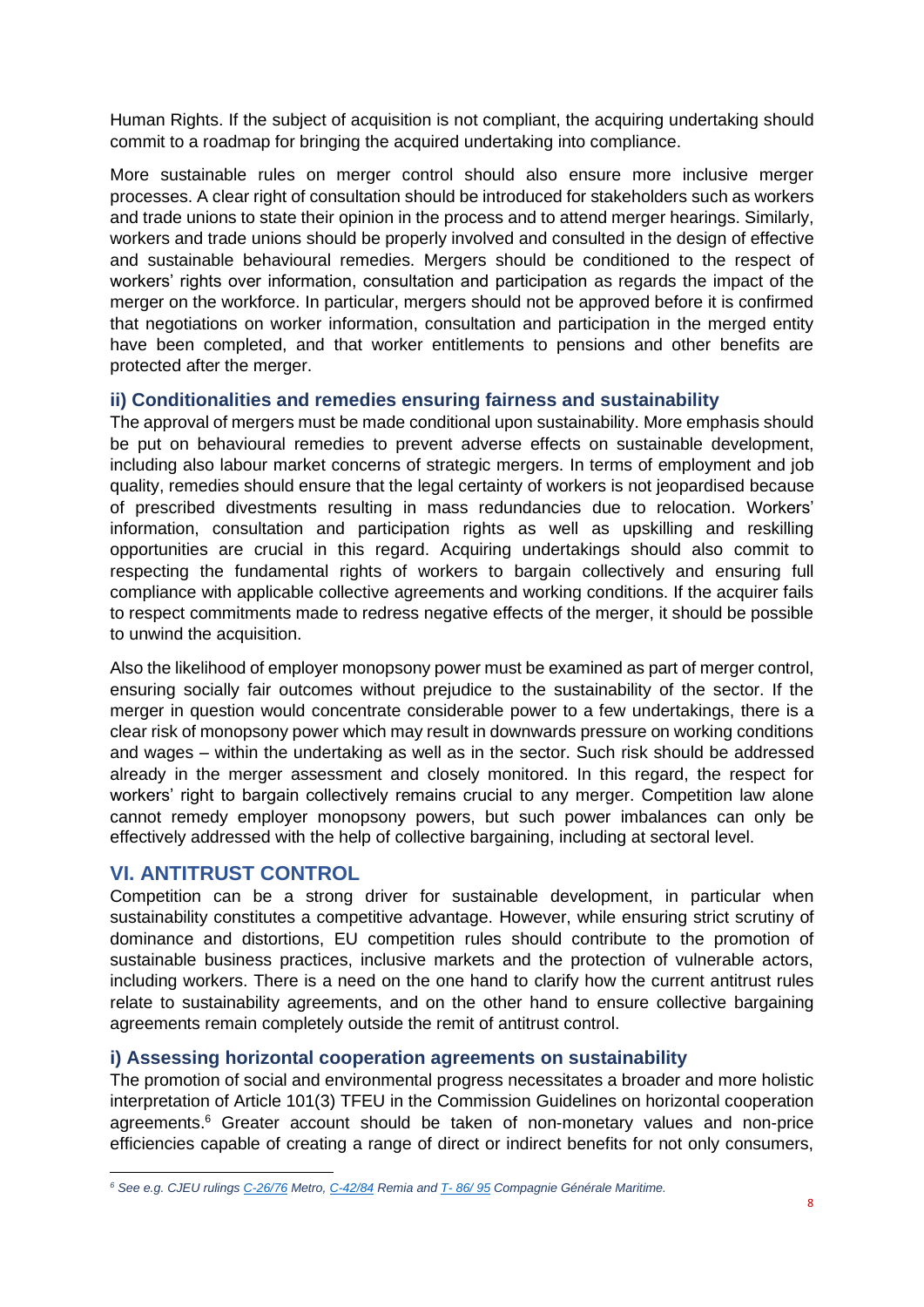but also for workers and citizens. The Guidelines should be updated to ensure legal certainty for cooperative agreements between competitors aimed at achieving environmentally and socially sustainable policy objectives and fairness throughout value chains. Sustainability agreements may e.g. contribute to environment and climate protection, green and socially just transitions, skills development, decent working conditions and respect for human rights.

Openly concluded sustainability agreements should be deemed positive unless an appreciable negative impact on competition is demonstrated, outweighing any sustainability benefits. Permissible agreements must demonstrate effects which cannot be attained by any of the actors acting unilaterally, nor by public authorities, since it might require e.g. taking action outside the EU. Above all, permissibility requires that the positive impacts and objectives in question cannot be effectively achieved through genuine competition under market conditions or e.g. through sectoral legislation. Cooperation must be limited to what is strictly necessary to achieve this aim and not open the door to 'sustainability washing'. To this end, the close involvement of workers and trade unions in sustainability agreements is also essential.

### <span id="page-9-0"></span>**ii) Bringing collective bargaining outside the scope of antitrust control**

EU competition rules on antitrust must be limited to anti-competitive business practices alone, leaving collective agreements outside their remit.<sup>7</sup> Whereas competition law aims to tackle power imbalances between undertakings, labour law and collective bargaining aims to address power imbalances within undertakings. EU competition rules must never stand in the way of collective bargaining, workers' rights and decent working conditions.

The ETUC calls on the Commission to issue interpretation guidance, clarifying that collective agreements fall completely outside the scope of competition law, regardless of whether they protect employees, self-employed or other non-standard workers, including workers on digital labour platforms. Guidance is necessary to promote a human right compliant and restrictive interpretation of Article 101 TFEU and the concept of 'undertaking'.

For the purpose of competition law, self-employed and other non-standard workers engaging in collective bargaining are not undertakings. Trade unions are not cartels, and neither are employers when jointly engaging in collective bargaining. Wage-setting is not price-fixing. By establishing minimum standards for working conditions, collective bargaining pursues legitimate social policy objectives which must not be jeopardised by antitrust control.

Joining a union, engaging in collective bargaining, taking collective action and enjoying protection under collective agreements are universal human rights of all workers. These fundamental labour rights are recognised under international and European human rights instruments, including for self-employed and other non-standard workers, and must not be conditional upon competition rules. Formal employment status or precarity are not decisive elements in determining the scope of fundamental rights or of competition law.

Collective bargaining is the exclusive competence of national social partners, representing employers' associations/single employers and trade union organisations. It is not the role of competition law to regulate working conditions, define what constitutes collective bargaining or what can constitute a collective agreement, who can engage in such negotiations or enjoy protection under collective agreements. Collective agreements derive from social dialogue and collective bargaining, consisting in negotiations between management and labour for the purpose of improving working conditions.

*<sup>7</sup> See e.g. CJEU rulings [C-67/96](http://curia.europa.eu/juris/liste.jsf?language=en&num=C-67/96) Albany[, C-22/98](http://curia.europa.eu/juris/liste.jsf?language=en&num=C-22/98) Becu, [C-180/98 to C-184/98](http://curia.europa.eu/juris/liste.jsf?language=en&num=C-180/98) Pavlov[, C-309/99](http://curia.europa.eu/juris/liste.jsf?&num=C-309/99) Wouters an[d C-413/13](http://curia.europa.eu/juris/liste.jsf?num=C-413/13) FNV Kunsten. See also ECSR decisio[n 123/2016](https://rm.coe.int/cc-123-2016-dmerits-en/1680902999) ICTU v. Ireland.*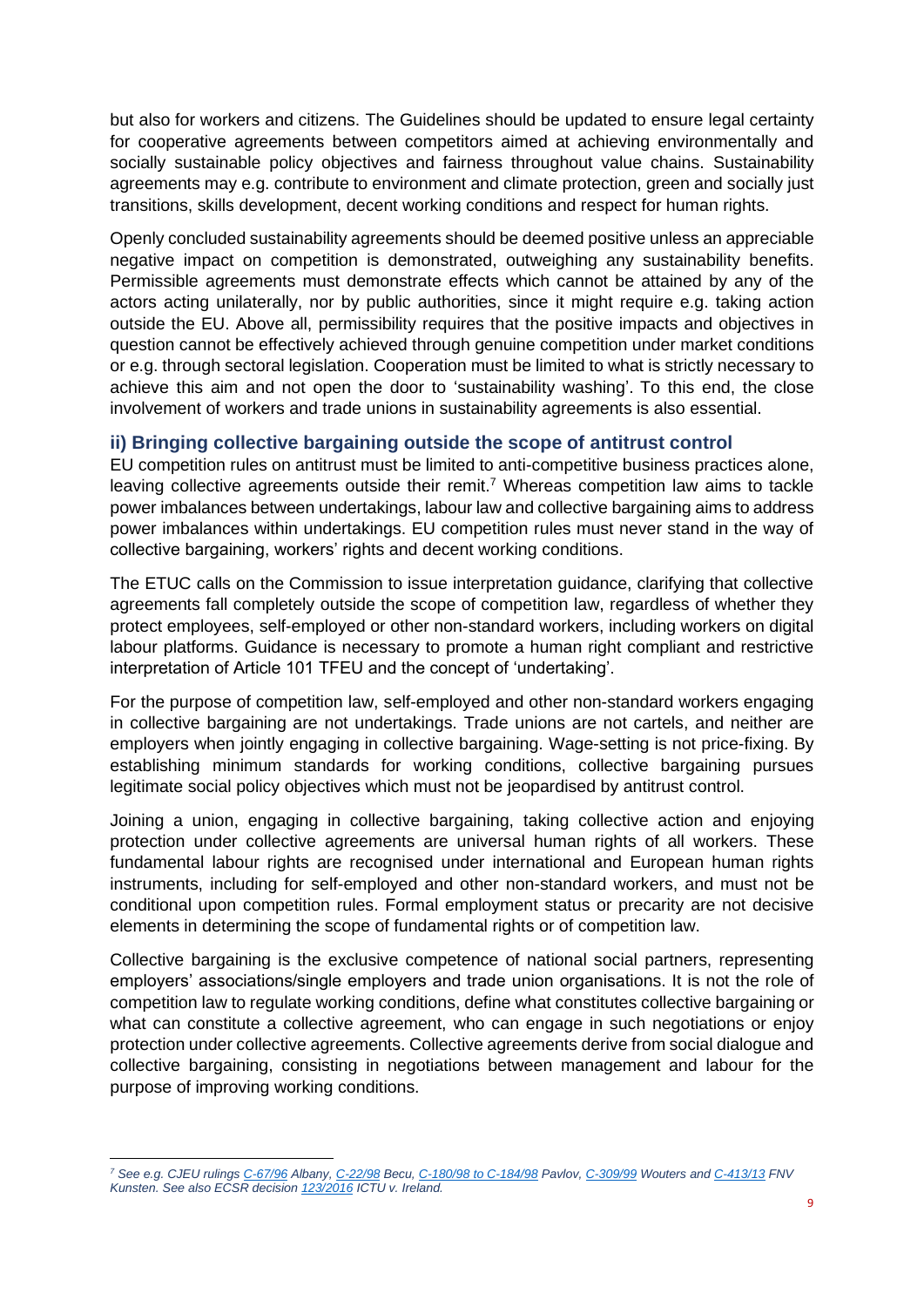In accordance with the law and practice of Member States and national labour market models, only organised, recognised, representative and independent trade unions can legitimately bargain collectively on behalf of employees, self-employed and other non-standards workers. Competition law must not open up for social dumping by legitimising alternative bargaining actors, e.g. 'yellow' company unions, wage-fixing practices between employers, so-called 'workers' forums' or 'charters of good work' one-sidedly introduced by digital platforms.

Any initiative aiming to address the tensions between collective bargaining and competition law must respect the autonomy of social partners when it comes to the choice of policy instrument, possible legal basis and the Treaty-based procedure for social partner consultation. A competition policy initiative must be limited to defining the scope of Article 101 TFEU by clarifying concepts of competition law, and not by altering fundamental concepts of collective bargaining or national industrial relation systems.

# <span id="page-10-0"></span>**VII. STATE AID CONTROL**

To ensure that public funds are not used to support undertakings or innovations contributing to environmental or social dumping, EU rules on State aid must fully respect and promote sustainable development. Sustainable State aid should promote green solutions, quality jobs and a just transition. At the same time, the policy response to COVID-19 also demonstrates the importance of State aid in sustaining livelihoods in times of crisis. While there is an urgent need to support jobs and businesses, the EU's recovery represents an opportunity for a 'levelling up' in terms of access to good quality employment and climate-friendly industries.

### <span id="page-10-1"></span>**i) Investing in just transitions and a people's recovery**

The objective of –55% GHG emissions by 2030 and carbon neutrality by 2050 requires massive changes in technologies and industrial processes. To achieve this, State aid control must align with the objectives of the Green Deal and the new Industrial Strategy for Europe to provide public authorities with an enabling framework. EU rules on State aid must support Member States in ensuring a phase out of environmentally harmful subsidies. The need to prevent negative externalities should be given due regard in the design EU State aid rules.

To palliate the shortcomings of the EU Emission Trading System, State aid rules should give sufficient flexibility to public authorities to develop effective climate neutral industrial strategies. It should e.g. allow for tools such as Carbon Contracts for Differences which enables governments to guarantee investors in innovative climate-friendly technologies and practices a fixed price that rewards CO2 reductions above the current price levels in the EU ETS.

Nonetheless, State aid rules promoting support to sustainable businesses must not deepen the divide between Member States depending on their capacities to generate public funding. The transition to a climate neutral and circular economy will impact some regions and sectors more than others. Regions highly dependent on energy intensive industries will be particularly affected. In such cases, competition policies must not result in massive layoffs, but instead support workers in transition. For this purpose, State aid rules need to also take developmental, cohesive, and territorial differences between Member States and regions into account.

To this end, the use of State aid must be complemented by an increased European investment capacity and solidarity mechanisms. Special regimes for granting State aid to the benefit of regions under the Just Transition mechanism should be considered. Governance structures should include partnership also involving social partners. Trade union representatives and works councils should be informed and consulted to ensure that State aid received by the company is used in a way that ensures the preservation and creation of quality employment, including re-skilling, up-skilling and social dialogue with a view to facilitate just transitions.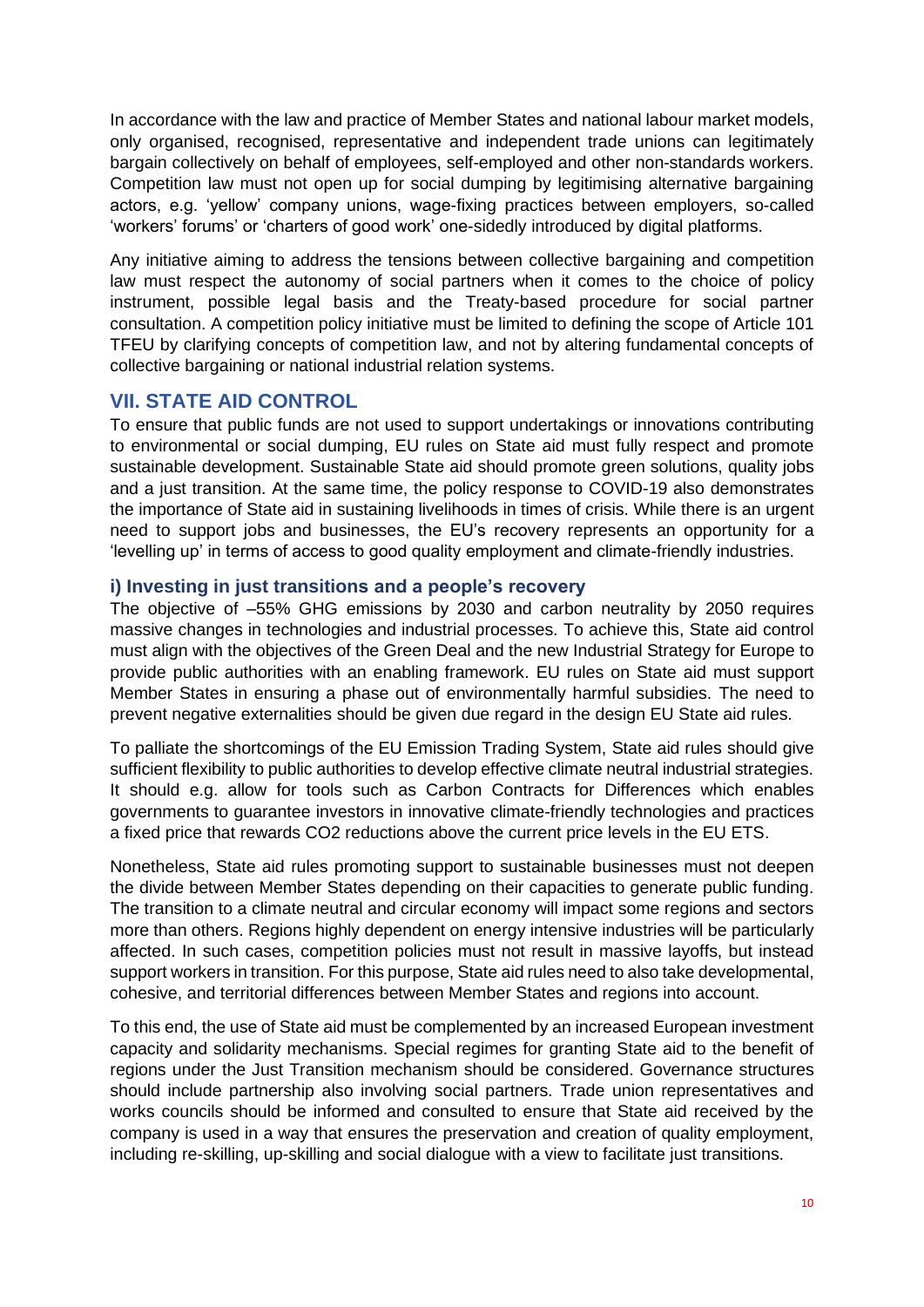### <span id="page-11-0"></span>**ii) Ensuring inclusive assessment and sustainable conditionalities**

When assessing the compatibility of an aid, due regard must be given to social and environmental considerations as opposed to potential negative effects on trade and competition. The 'do no harm', 'precautionary' and 'polluter pays' principles should apply to EU State aid control, to prevent competitiveness based on poor social and environmental standards or tax evasion. State-sanctioned tax, environmental and social dumping within the internal market should amount to illegal State aid and be challenged by judicial review. In cases of unlawful aid, trade unions must also be considered legitimate 'interested parties'.

Green and social State aid conditionalities should be introduced in the form of a sustainability duty, thereby avoiding public funding of damaging or counter-productive projects. Beyond prohibitions on environmental and social harm, it must also be possible to ensure State aid actively supports compliance with environmental and social legislation and standards. The less commitments towards environmentally and socially positive actions that a beneficiary of State aid is able to provide, the stricter this compatibility assessment should be.

To ensure State aid contributes to accelerate the transition to a carbon neutral economy, aid should be conditional upon the respect of the 'do no significant harm' principle and prioritise the financing of sustainable activities in line with the Taxonomy Regulation 2020/852. To prevent any 'sustainability washing', authorities must be able to properly verify claims made by companies. At the same time, all sectors must be ensured access to the resources they need to reach climate neutrality and the Green Deal objectives. Therefore, industrial sectors in need of massive investments to decarbonise must not be barred from receiving State aid.

In addition to environmental conditionalities, State aid rules should be complemented with stronger social and governance requirements to steer investments towards activities that create decent jobs and facilitate the transition of workers. Social conditionalities for State aid should be aligned with social clauses under EU rules on public procurement with a view to promote worker's rights. It should be ensured that State aid is not granted to economic operators which do not respect the fundamental right to collective bargaining, disregard information, consultation and participation rights or engage in social dumping. State aid must be conditional upon businesses putting in place fair pay, gender equality and employment plans through trade union recognition and collective agreements.

Against the background of the COVID-19 crisis, it is imperative that State aid supports positive changes in corporate priorities and practice. Therefore, it is regrettable that the Commission's Temporary Framework to support the economy during the pandemic has not imposed any clear-cut obligations or limitations on granted aid to further the EU's sustainability goals. Public support should be made conditional upon requirements such as employment and location guarantees, restrictions of dividend payments, limitations of profit-related compensations for managing directors and board members. Likewise, massive bailouts for companies of strategic interest or delivering services of general economic interest should be conditioned in a way that enables governments to influence corporate behaviour, e.g. by taking equity shares in exchange for its support, thereby ensuring company resources are used responsibly and fairly.

# <span id="page-11-1"></span>**VIII. PUBLIC PROCUREMENT**<sup>8</sup>

With 14 % of European GDP being spent on public procurement each year, EU public procurement and concession rules have a big potential in speeding up transitions towards climate neutrality, circular economy, upward social convergence and increased collective bargaining coverage. By strategically using their purchasing power, more than 250,000 public

<sup>8</sup> *This chapter on public procurement was adopted at the ETUC Executive Committee on 4 June 2021 as an addendum to the Resolution for a More Sustainable and Inclusive Competition Policy*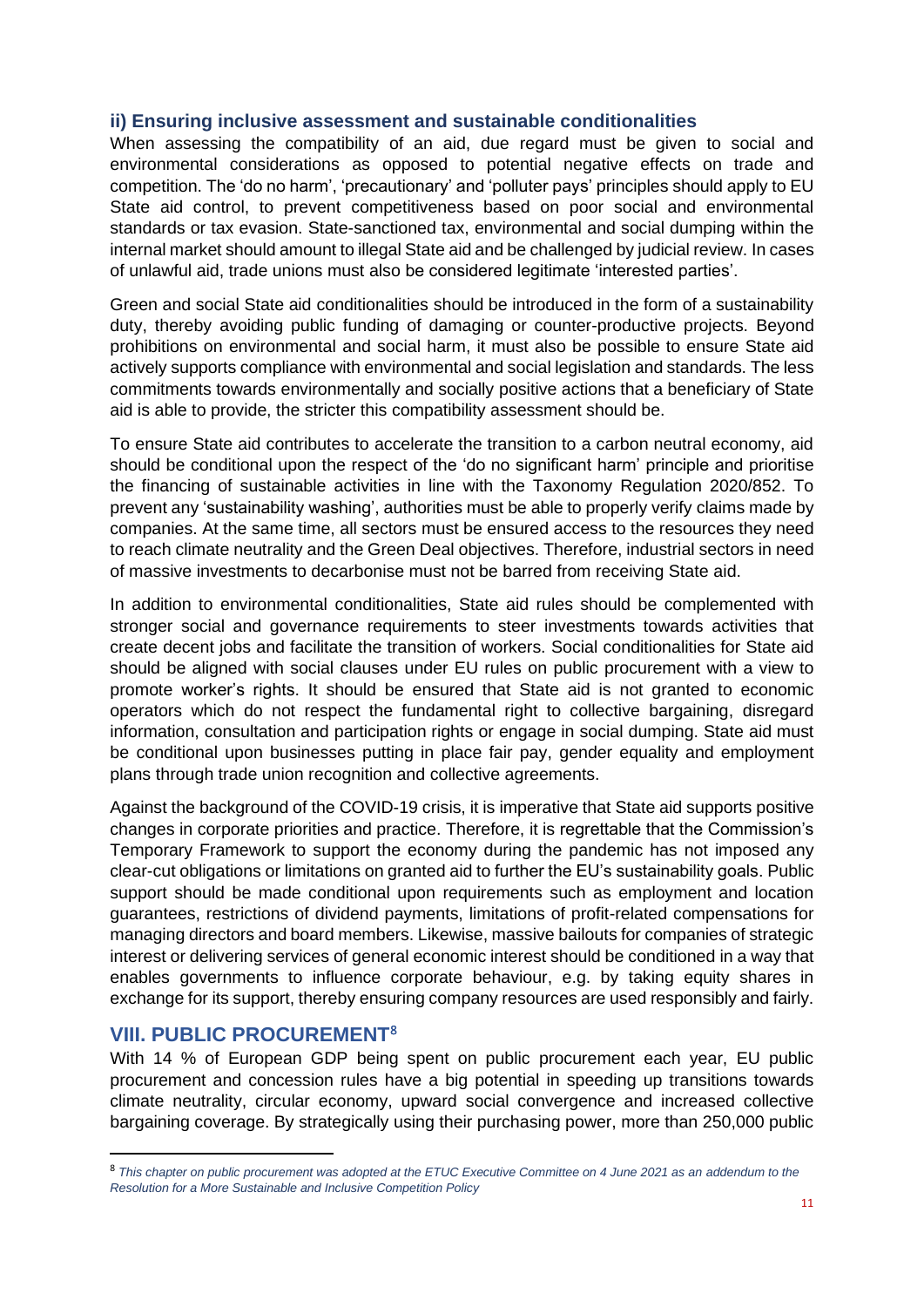buyers across Europe could stimulate the demand for a greener and more socially responsible economy. However, 55% of procurement procedures still use lowest price as the only award criterion for public contracts.<sup>9</sup> Although the Public Procurement and Concessions Directives 2014/23, 2014/24 and 2014/25 were a step forward in anchoring social and environmental sustainability standards, national transposition has often fallen short of ensuring compliance with in particular the standards included in the 'social clauses', which also in themselves are still insufficient in guaranteeing that the right to collective bargaining is respected by all companies awarded public contracts. Moreover, the implementation of approaches such as the most economically advantageous tender, life-cycle costs, 'best value' and sustainability considerations has been slow or piecemeal.

### <span id="page-12-0"></span>**i) Need for binding measures to ensure collective bargaining**

Collective agreements ensure the protection of workers' rights, decent working conditions and fair wages while guaranteeing a level playing field among competitors for public contracts. As a prerequisite, any future revision of the Public Procurement Directives must therefore introduce an obligation to recognise the right of workers to organise and to collective bargaining, as a fundamental condition for economic operators to be eligible for a public tender. All economic operators involved (including subcontractors and franchisers) should as a condition for the award of public procurement contracts be required to comply with working conditions established by international, European Union, national law and collective agreements, thereby fully respecting the autonomy of the social partners. To promote the highest labour standards, the European legal framework on public procurement and concessions should aim to ensure that public contracts are awarded to companies that engage in collective bargaining. Full respect for the conditions defined in ILO Convention C94 on Labour Clauses (Public Contracts) should be guaranteed. The ETUC seeks a clear political undertaking by the European Commission on this particular change, followed by a swift legislative initiative.<sup>10</sup>

### <span id="page-12-1"></span>**ii) Stronger incentives to promote social and environmental progress**

The existing European legal framework allows for the consideration of social and environmental aspects throughout the procurement and concessions cycle, from preliminary market consultation, through to the use of reservations, exclusions and the light regime, to award criteria and contract performance conditions. However, it does not contain any binding incentives to actively tie the use of public money to sustainability, including improving social partners' capacity to collectively bargain. It merely outlines how to procure sustainably, once (and if) the contracting authority wishes to do so. In addition, contracting authorities are still often unaware of their possibilities and obligations in terms of promoting environmental and social progress.

The Commission should use the Guidance Notice on Socially Responsible Public Procurement<sup>11</sup> to encourage public buyers to promote quality employment, decent work and social inclusion. While the Guidance recognises obligations stemming from collective agreements, it does not actively promote measures to increase collective bargaining coverage. The Commission should take dedicated action to ensure that Member States guarantee that companies which are awarded public contracts respect the right to collective bargaining. Preference should be given to companies which engage in collective bargaining and apply a collective agreement negotiated with trade unions. In addition, public procurement procedures should be used to promote equality, commit to corporate social responsibility, have stable

*<sup>9</sup> Commission Communication on Making Public Procurement work in and for Europe, [COM\(2017\) 572 final,](https://eur-lex.europa.eu/legal-content/EN/TXT/PDF/?uri=CELEX:52017DC0572&from=EN) 3.10.2017.*

<sup>10</sup> *The ETUC expresses its support for the UNI Europa campaign 'No public contracts for companies without collective agreement'.* <sup>11</sup> *Commission Notice "Buying Social - a guide to taking account of social considerations in public procurement (2nd edition)" [C\(2021\) 3573 final,](https://ec.europa.eu/docsroom/documents/45767/attachments/1/translations/en/renditions/native) 26.5.2021.*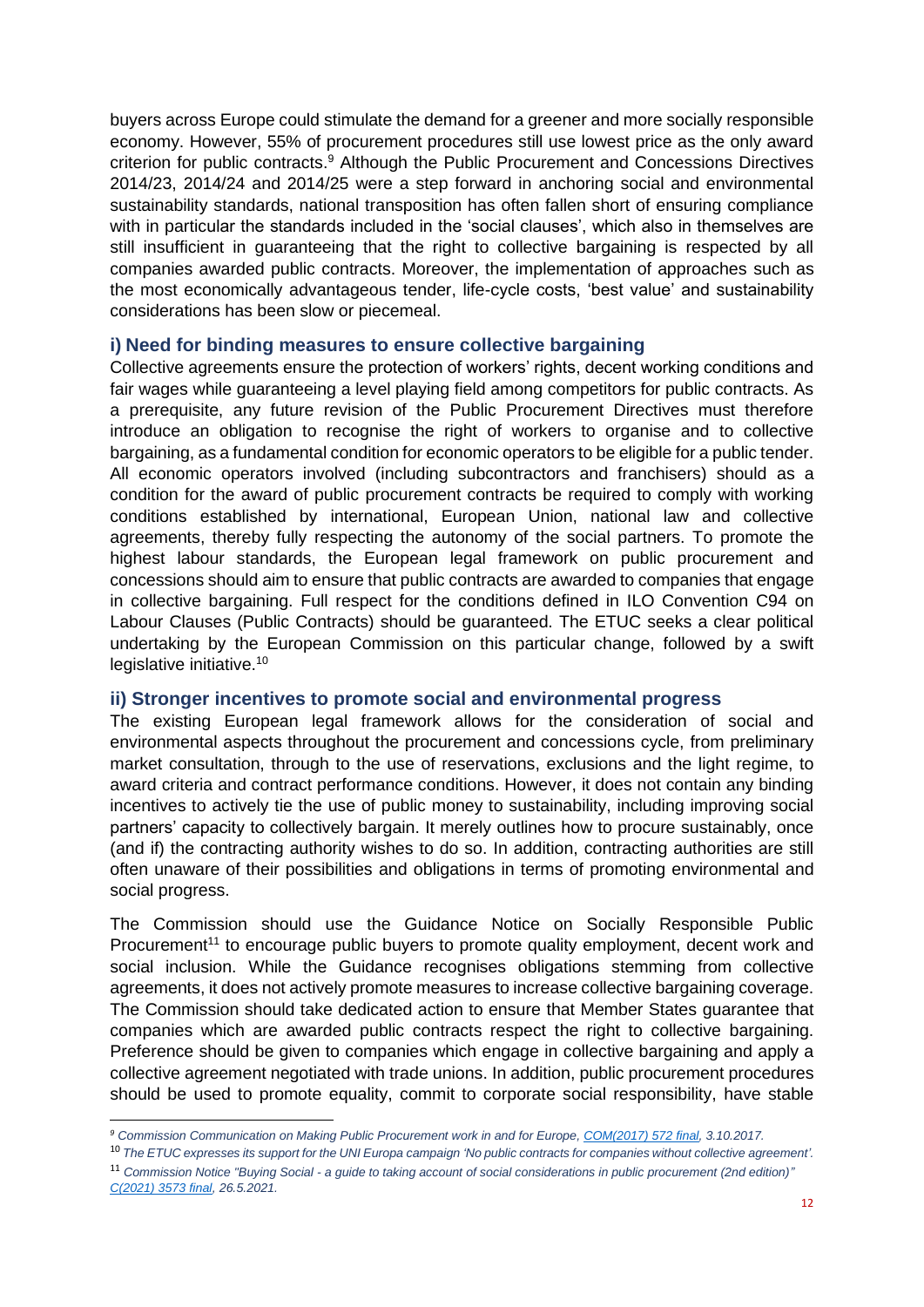employment, favouring open-ended contracts and life-long learning opportunities, quality apprenticeship schemes and initiatives for people with disabilities and other disadvantaged groups, etc.

In addition, the Commission should make clear that public entities are always obliged to ensure that economic operators comply with fundamental social rights, including the right to collective bargaining as well as other social and environmental standards in the performance of public contracts, independently of any sustainability criteria used in the process. As confirmed by the Court of Justice of the European Union<sup>12</sup>, the general principles of procurement as set out by Article 18 of Directive 2014/24<sup>13</sup> constitute cardinal requirements with which Member States must always ensure full compliance. According to this Article, compliance must be ensured with respect to applicable obligations in the fields of environmental, social and labour law established by EU, international<sup>14</sup> or national law and collective agreements. However, evidence shows this requirement is largely violated and several Member States do not have an environment that properly protects the right to organise and bargain collectively in practice. Social partners should be effectively involved, in order to ensure a proper implementation and enforcement of the social clauses in public procurement.

The proposals for a Directive on Adequate Minimum Wages in the European Union<sup>15</sup> and a Directive on Gender Pay Transparency<sup>16</sup> should further clarify and reinforce the obligation to comply with the legally binding procurement principles under Article 18 of Directive 2014/24, Article 30 of Directive 2014/23 and Article 36 of Directive 2014/25, including by strengthening their enforcement. The ETUC strongly believes that the Directive on Adequate Minimum Wages must ensure that Member States take effective measures to make sure that economic operators performing public procurement or concession contracts recognise trade unions and the right of workers to organise, participate in collective bargaining, and comply with remuneration and other working conditions as established by law or collective agreements for the relevant sector and geographical area and with the statutory minimum wages where they exist, as well as with other collective agreements, and international, Union and national social law.<sup>17</sup> Likewise, economic operators must comply with obligations relating to equal pay between men and women for equal work or work of equal value. In case of infringement of such obligations, they should become subject to exclusion, termination and penalties. In particular, procuring entities should be required to exclude any economic operator which fails to comply with pay transparency obligations or has a pay gap of more than 5 %.

The need for effective monitoring and enforcement of the social clauses in public procurement calls for a revision of the EU directives on public procurement and concessions, while ensuring full respect for national labour market models. To uphold the principle of equal treatment for all workers performing under a public contract, procuring entities must ensure that contractors comply with obligations relating to equal remuneration and working conditions, in particular as also set out by the revised 2018/957 Directive on the Posting of Workers.

Moreover, trade unions should be empowered to bargain by enjoying access to information about suppliers and subcontractors, who need to be documented to be able to perform work

<sup>12</sup> *CJEU judgement in case [C-395/18](https://curia.europa.eu/juris/document/document.jsf?text=&docid=222884&pageIndex=0&doclang=EN&mode=lst&dir=&occ=first&part=1&cid=6102995) Tim SpA of 30 January 2020, § 38-39.*

<sup>13</sup> *This interpretation of Article 18 of Directive 2014/24 must also be considered to apply to the corresponding Article 30 of Directive 2014/23 and Article 36 of Directive 2014/25.*

<sup>14</sup> *Including, amongst others, ILO Conventions C87 on Freedom of Association and C98 on Right to Organise and Collective Bargaining.*

<sup>15</sup> *Commission proposal for a Directive on adequate minimum wages in the European Union, [COM\(2020\) 682 final,](https://eur-lex.europa.eu/legal-content/EN/TXT/PDF/?uri=CELEX:52020PC0682&from=EN) 28.10.2020.* <sup>16</sup> Commission proposal for a Directive to strengthen the application of the principle of equal pay for equal work or work of equal *value between men and women through pay transparency and enforcement mechanisms[, COM\(2021\) 93 final,](https://ec.europa.eu/info/sites/default/files/aid_development_cooperation_fundamental_rights/com-2021-93_en_0.pdf) 4.3.2021.*

<sup>17</sup> *This is in line with the amendments put forward by the European Parliament co-rapporteurs Dennis Radtke and Agnes Jongerius in thei[r draft report](https://www.europarl.europa.eu/doceo/document/EMPL-PR-689873_EN.pdf) of 6 April 2021 on the Directive on Adequate Minimum Wages in the European Union.*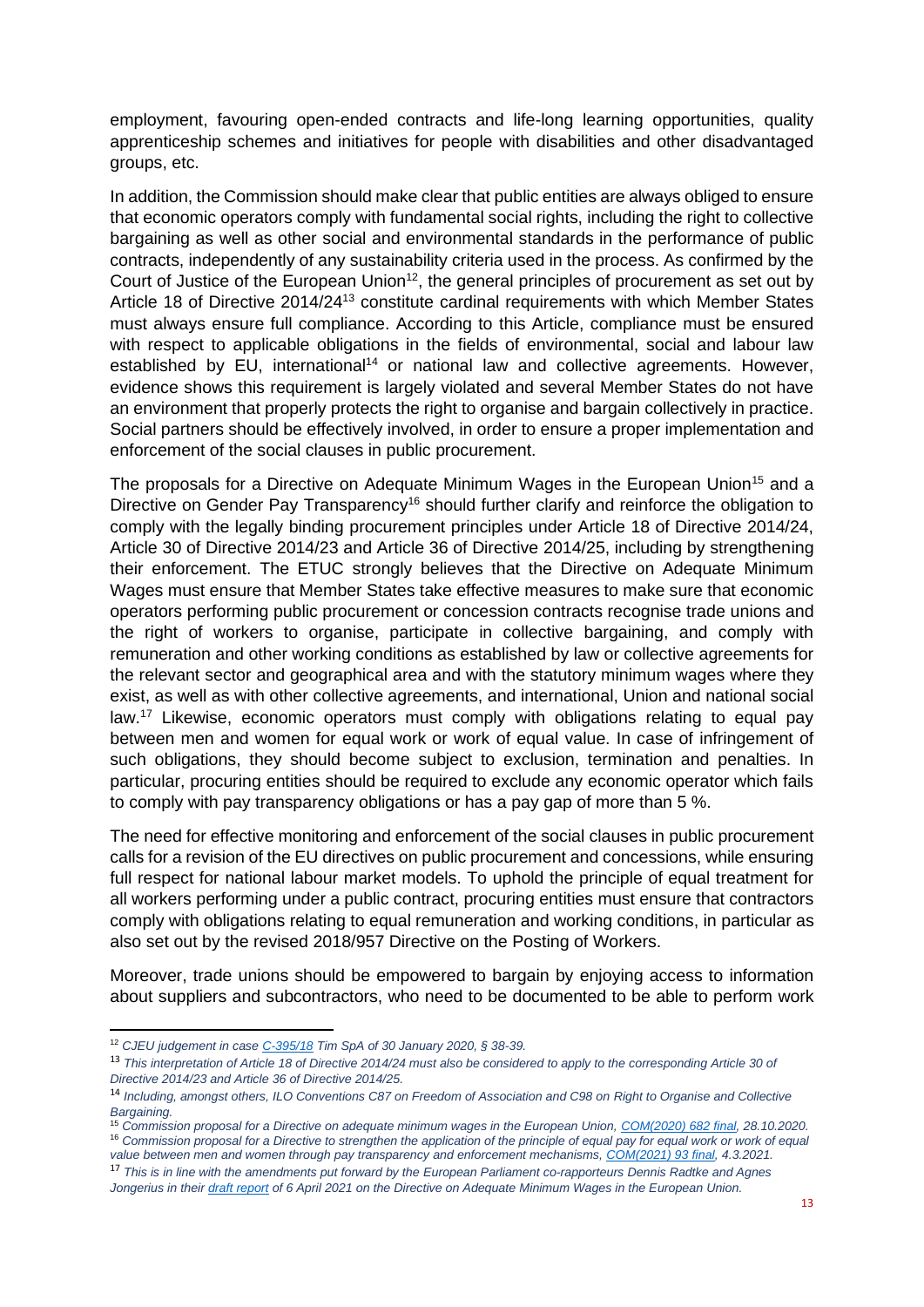under a public contract. Enhanced monitoring and joint and several liabilities throughout the full chain, including dissuasive fines and sanctions, should be introduced to ensure compliance with applicable social and environmental standards in supply chains, including in cross-border situations, to prevent wage dumping and circumvention of working conditions that derive from collective agreements through artificial arrangements. People working side by side in the same workplace and in the same activity must enjoy equal working conditions and protection under the same collective agreement, making sure the most favourable condition always apply.

To facilitate exclusions from tender procedures, Member States should be able to publicly blacklist companies which have been convicted of noncompliance with social and environmental standards. The obligation for procuring entities to ensure such exclusion of contractors and subcontractors who engage in dumping and abusive practices (such as the use of undeclared and underdeclared work or the non-payment of wages or social security contributions) should be clearly affirmed, including also the conditions for self-cleaning of contractors.

To ensure environmental and social progress, sustainability considerations must become compulsory parts of the basic 'best-price-quality-ratio' assessment. Due regard should be given to collective bargaining coverage as well as environmental and circular economy objectives. However, environmental considerations must not be used to justify social dumping or vice versa. In the same vein, innovation criteria must not open for the circumvention of social standards.

Trade unions and environmental organisations should be properly involved in defining contract requirements and in selecting contractors. Transparency requirements should also be used to ensure details about public contracts are public, and that preference is given to contractors who publicly declare profit and tax payments and who do not engage in tax havens. Furthermore, it should be possible for competing contractors, social partners and workers to report irregularities, including by giving trade unions the right to challenge abusive practices through the Public Procurement Remedies Directives.

### <span id="page-14-0"></span>**iii) Coherence of public procurement with other policies and instruments**

Against the background of the COVID-19 crisis, it is crucial that public procurement stemming from national stimulus programmes contributes to economic and social resilience as well as to a fair and sustainable recovery for all through collective bargaining and the creation of quality jobs. In this regard, public procurement procedures involving resources stemming from EU funds should be conditional upon their effective contribution to the full respect of workers and trade union rights, the implementation of the Green Deal and the European Pillar of Social Rights, as well as the UN Sustainable Development Goals, the UN Guiding Principles on Business and Human Rights and the Paris Climate Agreement. To ensure public money is spent in a fair and sustainable way, services provided directly by authorities must not be put out to tender for the sole purpose of reducing labour costs or avoiding social obligations. National and local authorities must always be able to determine themselves how to deliver public services within their own capacity, including how to best ensure accessibility, quality and sustainability. Public procurement is only one way of providing services, and in-house provision of public services should always remain a valid option.

Finally, public procurement rules must not prevent Member States from pursuing national efforts to tackle social and environmental dumping and, where necessary, to combat corruption and criminal organisations as well as preventing serious and fatal accidents at work and tackling illegal and undeclared work. Procuring authorities must be able to introduce conditionalities such as imposing the application of collective agreements, excluding bids involving noncompliance or abusive practices, limiting the number of subcontractors including